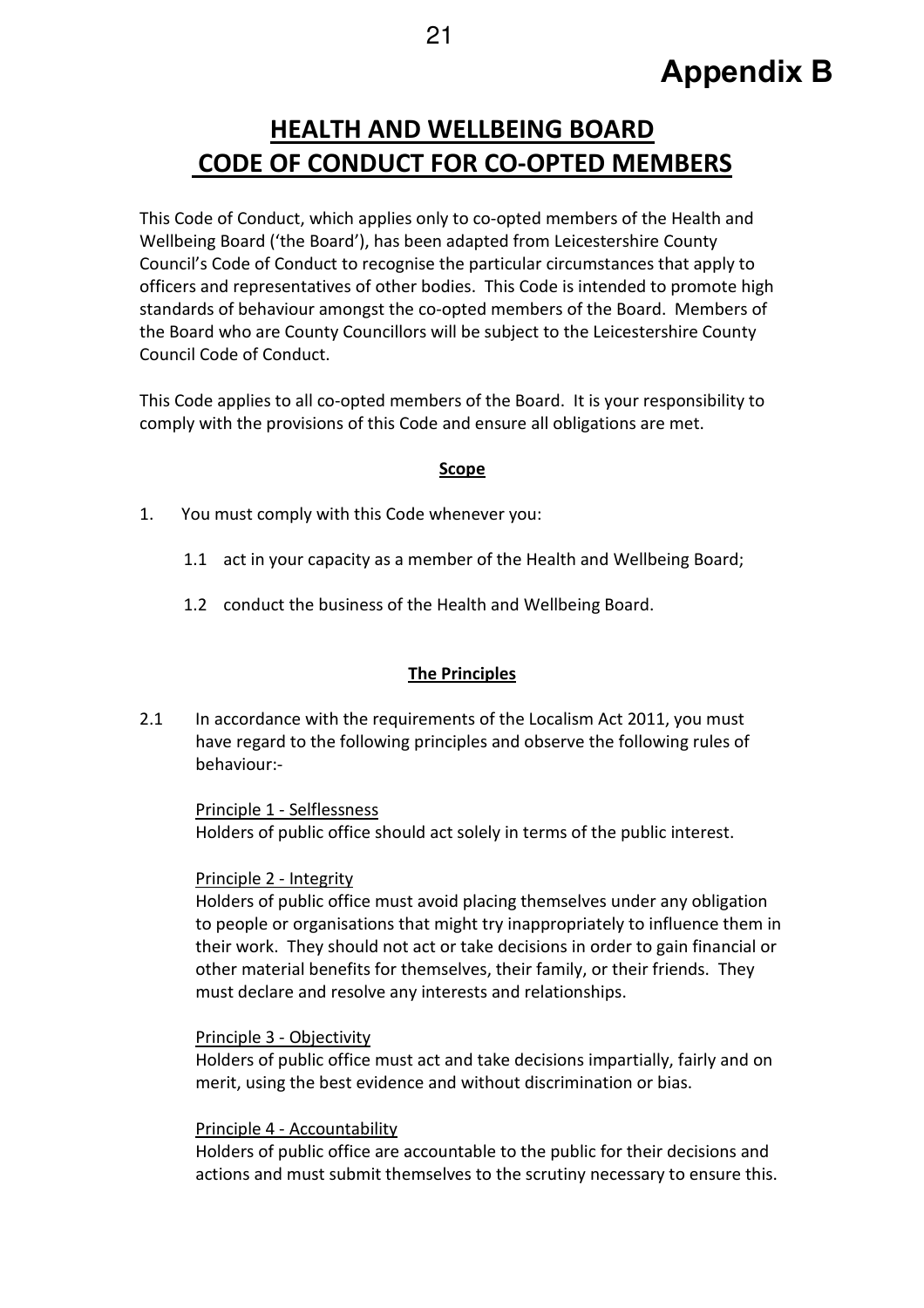# Principle 5 - Openness

Holders of public office should act and take decisions in an open and transparent manner. Information should not be withheld from the public unless there are clear and lawful reasons for so doing.

Principle 6 - Honesty Holders of public office should be truthful.

# Principle 7 - Leadership

Holders of public office should exhibit these principles in their own behaviour. They should actively promote and robustly support the principles and be willing to challenge poor behaviour wherever it occurs.

2.2. The above principles articulate the fundamental values of public service that underpin the conduct of Board Members. The following provisions contained in this Code are derived from these principles and provide a set of enforceable minimum standards for the conduct that is expected of coopted members of the Health and Wellbeing Board.

# General Obligations

# **Respect**

- 3.1 You must treat others with respect.
- 3.2 You must not:
	- 3.2.1 do anything which may cause a breach any of the equality enactments;
	- 3.2.2 bully any person;
	- 3.2.3 intimidate or attempt to intimidate any person who is or is likely to be:
		- (i) a complainant;
		- (ii) a witness; or
		- (iii) involved in the administration of any investigation or proceedings;

 in relation to an allegation that a member (including yourself) has failed to comply with this code of conduct;

3.2.4 do anything which compromises or is likely to compromise the impartiality of those who work for, or on behalf of, the County Council.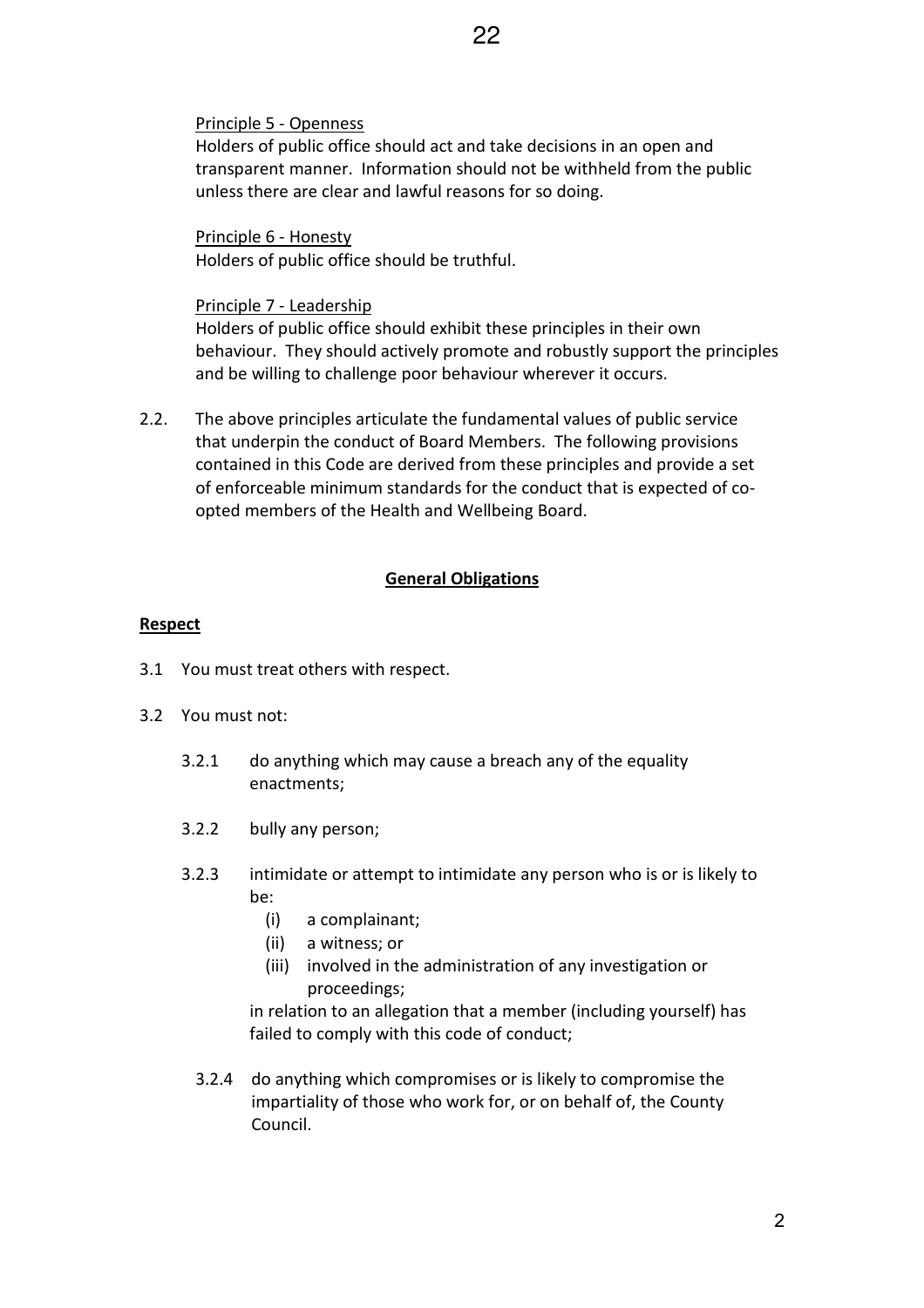# **Confidentiality**

- 3.3 You must not disclose information given to you in confidence by anyone, or information acquired by you which you believe, or ought reasonably to be aware, is of a confidential nature, except where:
	- 3.3.1 you have the consent of a person authorised to give it;
	- 3.3.2 you are required by law to do so;
	- 3.3.3 the disclosure is made to a third party for the purpose of obtaining professional advice provided that the third party agrees not to disclose the information to any other person; or
	- 3.3.4 the disclosure is:
		- (i) reasonable and in the public interest; and
		- (ii) made in good faith and in compliance with the reasonable requirements of the County Council.
- 3.4 You must not prevent another person from gaining access to information to which that person is entitled by law.

# Reputation of the Authority

3.5 You must not conduct yourself in a manner which could reasonably be regarded as bringing your office or the County Council into disrepute.

# Use of your position

3.6 You must not use or attempt to use your position as a member of the Health and Wellbeing Board improperly to confer on or secure for yourself or any other person, an advantage or disadvantage.

# Decision making

- 3.7 When reaching decisions on any matter you must have regard to any relevant advice provided to you by officers of the relevant public bodies acting pursuant to their statutory responsibilities (including a proper officer designated by the County Council).
- 3.8 You must give reasons for all decisions in accordance with any statutory requirements and any reasonable additional requirements imposed.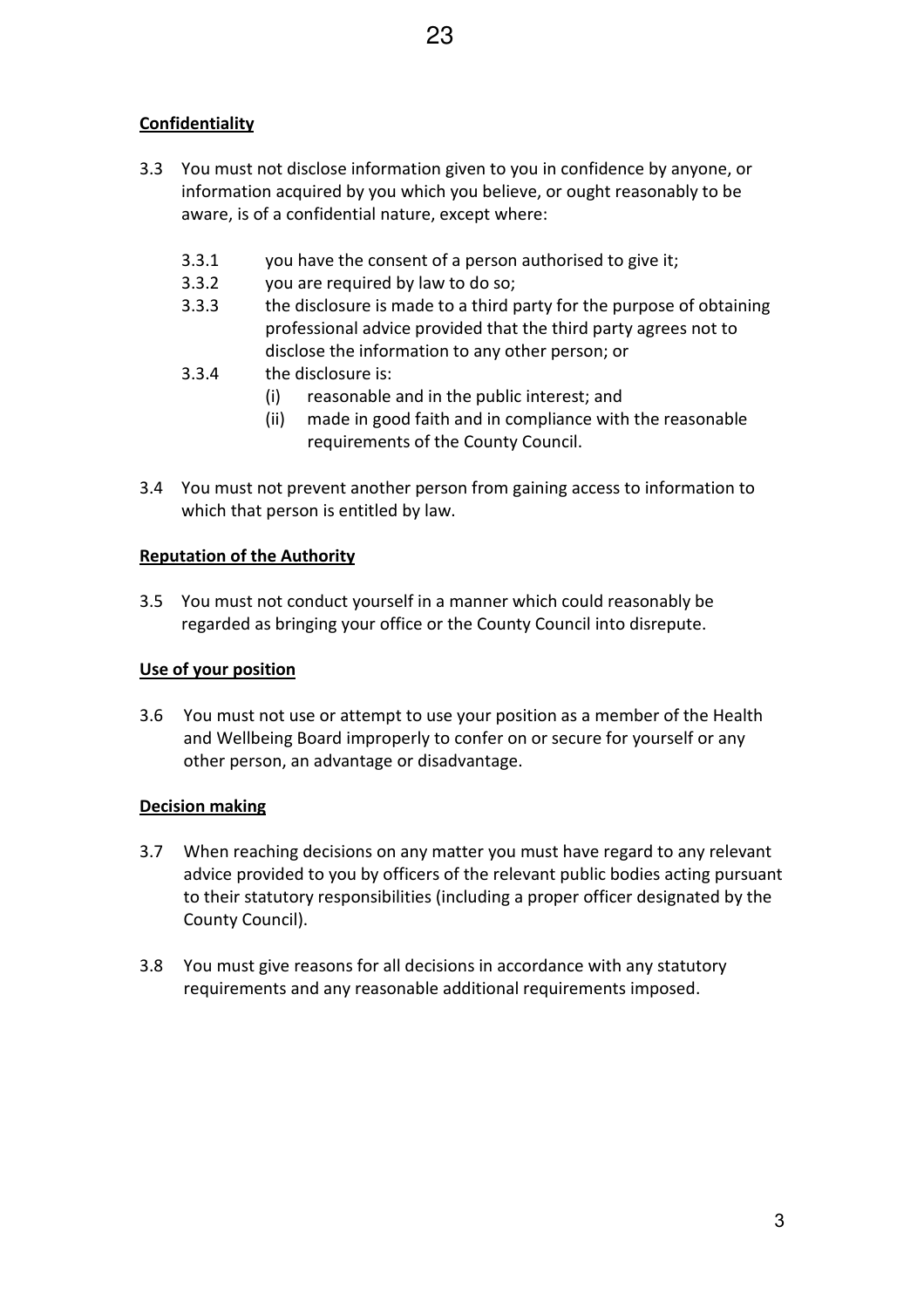#### Interests

# A. Disclosable Pecuniary Interests

# Definition

- 4.1 You have a Disclosable Pecuniary Interest in any business of the Health and Wellbeing Board if it is of a description specified in regulations made by the Secretary of State and the interest is:
	- (a) yours;
	- (b) your spouse's or civil partner's;
	- (c) somebody with whom you are living as husband and wife or as if you are civil partners;

and you are aware, in the case of paragraphs (b) and (c) that that other person has the interest.

4.2 Where you have a Disclosable Pecuniary Interest arising from your employment the action you should take will depend on the particular circumstances. Co-opted Members of the Board are appointed by statute as representatives of their employing organisations and it would therefore be nonsense for such members to be precluded from a meeting solely because the matter related to something which affects their organisation (strict interpretation of the law would require this unless a dispensation has been given). However, there may be exceptional circumstances where, because the matter affects the individual directly or, for some other reason, it would not be appropriate for a member to participate. To determine this you must ask yourself the question "would a reasonable member of the public with knowledge of the relevant facts regard the matter as so significant that it is likely to prejudice your judgement of the public interest."

[Note: the regulations currently in force are attached but do not form part of the Code of Conduct, as they may be amended by the Government at any time.]

# Declaring at and participation in meetings

- 4.3 If you are present at any meeting of the Health and Wellbeing Board, and you have a Disclosable Pecuniary Interest in any matter to be considered or being considered, and the interest is not a 'sensitive interest' (see Section 4.14), at the meeting:
	- 4.3.1 you must disclose the interest to the meeting whether or not is has been registered;
	- 4.3.2 unless a dispensation (see Section 4.15) has been given, you may not participate in any discussion of the matter at the meeting;
	- 4.3.3 unless a dispensation has been given, you may not participate in any vote taken on the matter at the meeting.

4

24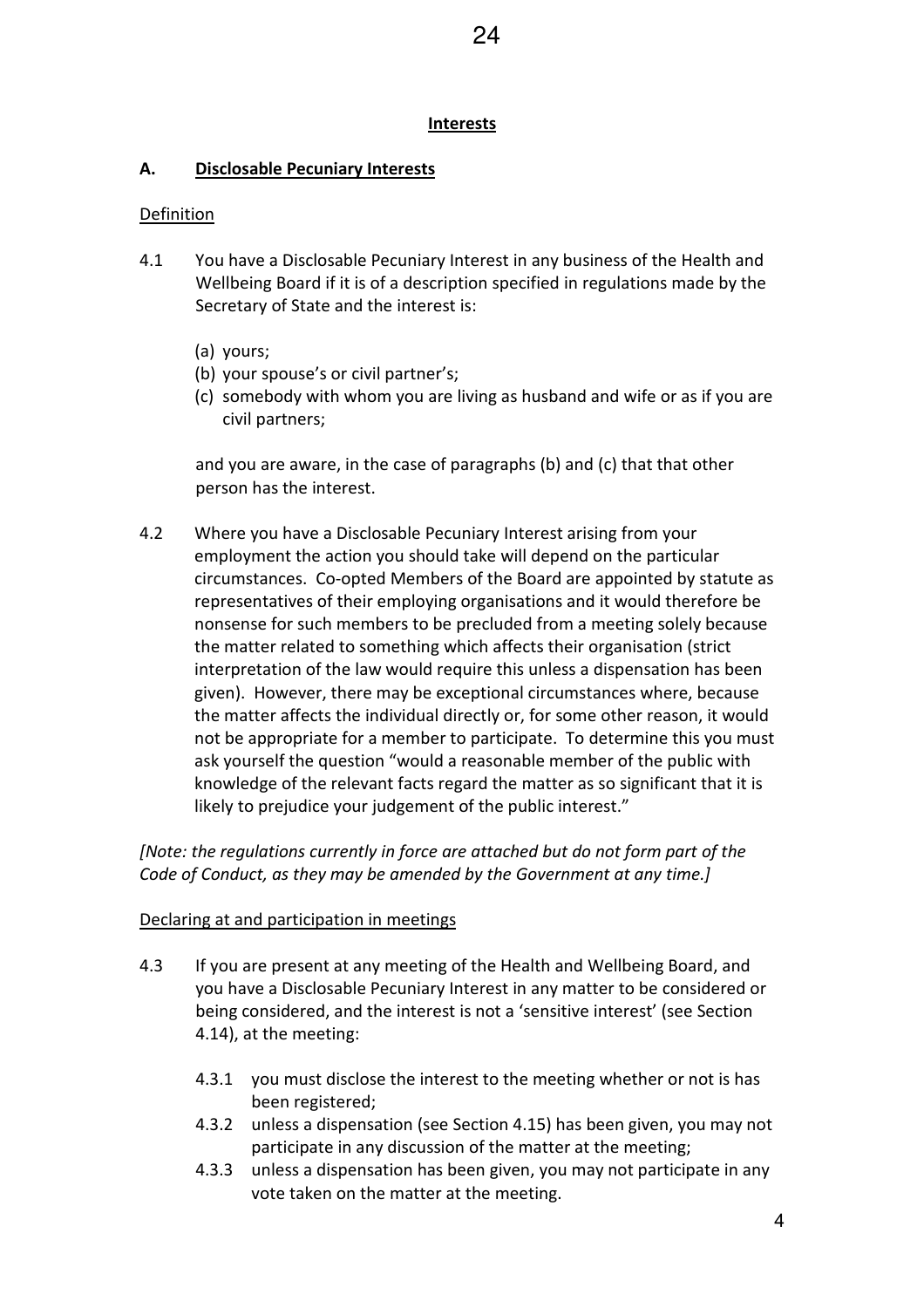4.4 Following any disclosure of a Disclosable Pecuniary Interest at a meeting which is not on the County Council's register or the subject of a pending notification, you must notify the Monitoring Officer in writing of the interest within 28 days beginning with the date of disclosure.

[Note: With regard to 4.3 above, Standing Order 30 of the County Council's Constitution also requires you to leave the room where the meeting is held while any discussion or voting takes place.]

# B. Personal Interests

#### **Definition**

- 4.5 You have a personal interest in any business of the Health and Wellbeing Board where either:
	- 4.5.1 it relates to or is likely to affect:
		- 4.5.1.1 any body:
			- (i) exercising functions of a public nature;
			- (ii) directed to charitable purposes; or
			- (iii) one of whose principle purposes includes the influence of public opinion or policy (including any political party or trade union);

of which you are a member or in a position of general control or management.

4.5.1.2 the interests of any person from whom you have received a gift or hospitality with an estimated value of at least £50 within the last 12 months.

#### or

- 4.5.2 a decision in relation to that business might reasonably be regarded as affecting your wellbeing or financial position or the wellbeing or financial position of a relevant person to a greater extent than the majority of the population affected by the decision.
- 4.6 For the purposes of paragraph 4.5, a 'relevant person' is:
	- 4.6.1 a member of your family or any person with whom you have a close association; or
	- 4.6.2 any person or body who employs or has appointed such persons, any firm in which they are a partner, or any company of which they are directors; or
	- 4.6.3 any person or body in whom such persons have a beneficial interest and a class of securities exceeding the nominal value of £25,000 or one hundredth of the total issued share capital of that body; or

5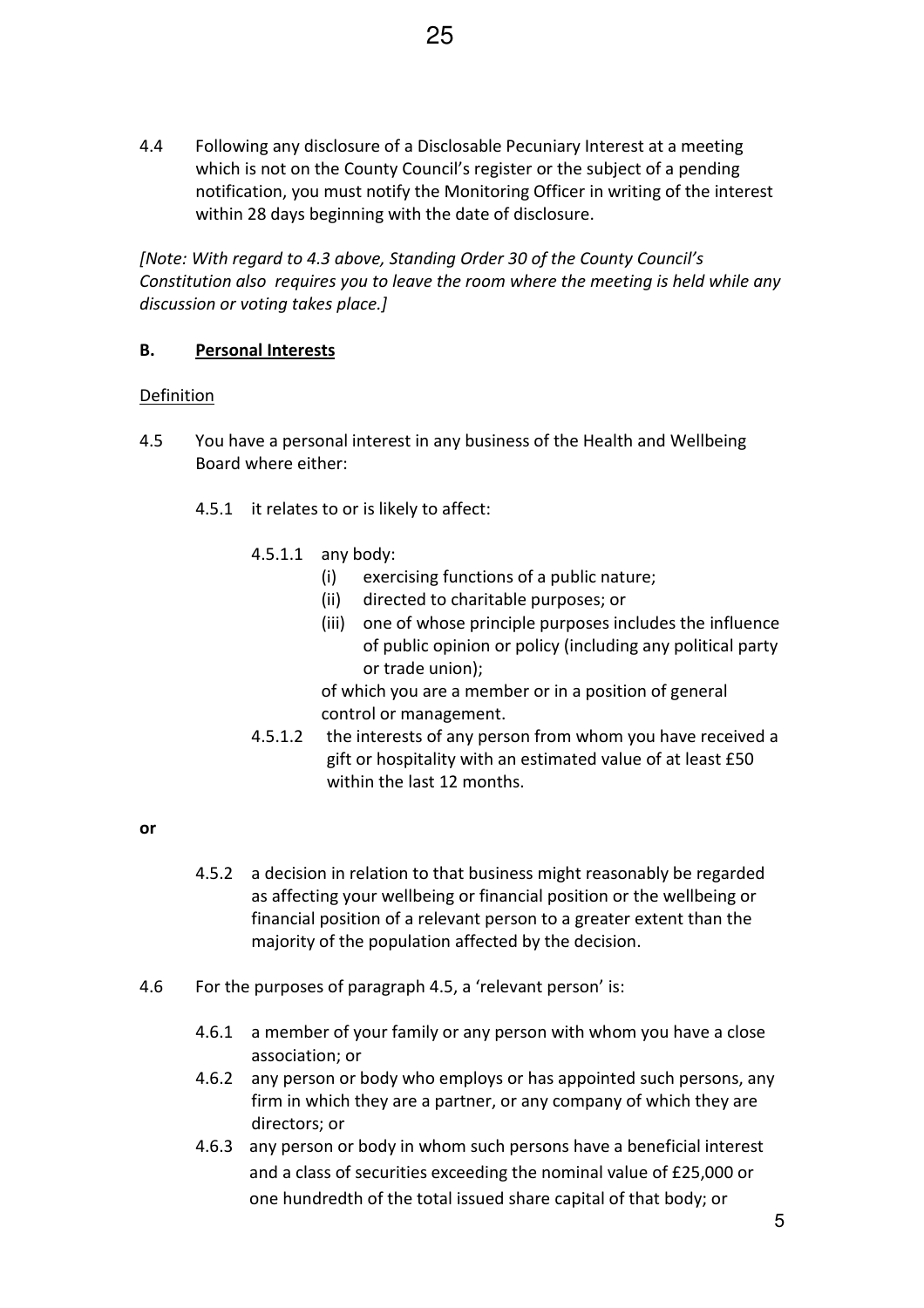4.6.4 any body of a type described in sub-paragraph 4.5.1.1.

#### Declaring at and participation in meetings

- 4.7 Subject to paragraph 4.9 below, where you have a Personal Interest in any business of the Health and Wellbeing Board and where you are aware or ought reasonably to be aware of the existence of the Personal Interest and you attend a meeting of the Board where such business is considered, you must disclose to that meeting the existence and nature of that interest at the commencement of the meeting and prior to any discussion of the relevant item, or as soon as the interest becomes apparent to you. This provision does not apply where the interest arises from your position at your appointing body.
- 4.8 Where you have a Personal Interest you may remain in the meeting, speak and vote on the matter unless to do so would compromise your impartiality obligations or any other obligations set out in this Code.
- 4.9 Where you have a Personal Interest, but, by virtue of paragraph 4.14, sensitive information relating to it is not registered in the County Council's Register of Members Interests, you must indicate to the meeting that you have a Personal Interest, but need not disclose the sensitive information to the meeting.

# C. Personal Interests which might lead to bias

#### Definition

- 4.10 In addition to the requirements in relation to Disclosable Pecuniary Interests referred to in Section A of Part 4 of this Code, you have a Personal Interest which might lead to bias in any business of the Health and Wellbeing Board where:
	- 4.10.1 you have a 'Personal Interest' as defined in paragraph 4.5 and 4.6 above; and
	- 4.10.2 that 'Personal Interest' is one which a member of the public with knowledge of the relevant facts, would reasonably regard as so significant that it is likely to prejudice your judgement of the public interest.

#### Declaring at and participation in meetings

4.11 If you are present at any meeting of the Health and Wellbeing Board, and you have a Personal Interest which might lead to bias in any matter to be considered or being considered, and the interest is not a 'sensitive interest', subject to paragraph 4.13 below, at the meeting: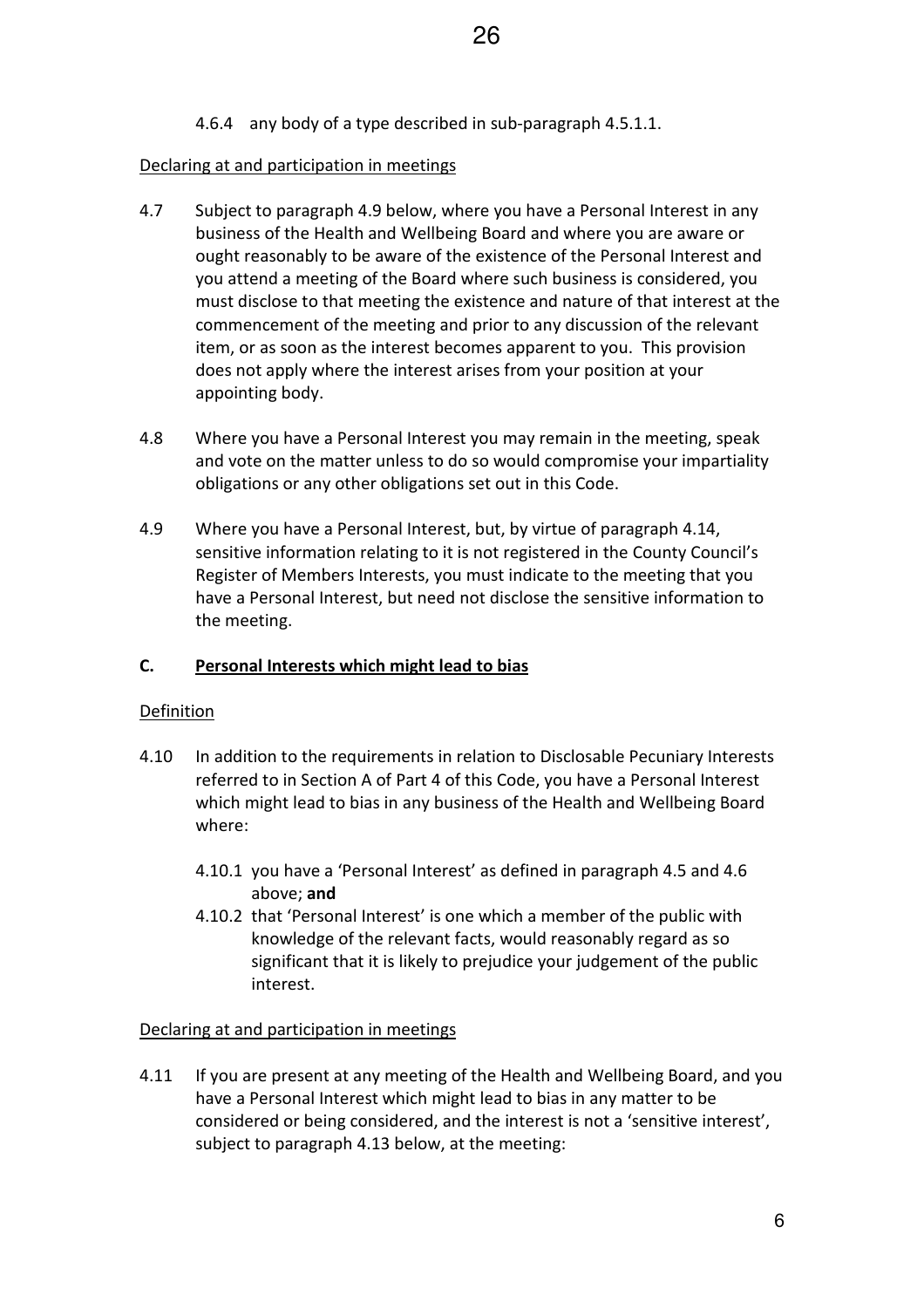- 4.11.1 you must disclose the interest to the meeting (whether or not it is registered);
- 4.11.2 unless a dispensation has been given, you may not participate in any discussion of the matter at the meeting;
- 4.11.3 unless a dispensation has been given, you may not participate in any vote taken on the matter at the meeting.

# D. Registration of interests

- 4.12 Subject to paragraph 4.14 (Sensitive Interests), you must within 28 days of:
	- (a) the adoption of this Code; or
	- (b) your election or appointment to office as a member of the Health and Wellbeing Board (where that is later);

notify the Monitoring Officer in writing of :

- (i) any Disclosable Pecuniary Interest, as defined in paragraph 4.1 above; and
- (ii) details of your Personal Interests where they fall within the category mentioned in paragraph 4.5.1 above.
- 4.13 Subject to paragraph 4.14 (Sensitive Interests), you must, within 28 days of becoming aware of any new Disclosable Pecuniary Interest or Personal Interest as referred to in paragraph 4.5.1, or any change to any such interest, notify the Monitoring Officer in writing of the details of that new interest or change.

# E. Sensitive Interests

4.14 Where you consider that disclosure of the details of an interest could lead to you, or a person connected with you, being the subject of violence or intimidation, and the Monitoring Officer agrees, if the interest is entered on the Register, copies of the Register that are made available for inspection and any published version of the Register will exclude details of the interest but may state that you have an interest, the details of which are withheld.

# F. Dispensations

4.15 To enable you to participate and vote on a matter in which you have a Disclosable Pecuniary Interest or a Personal Interest that might lead to bias, the Council may grant you a dispensation in accordance with rules and procedures established by the County Council.